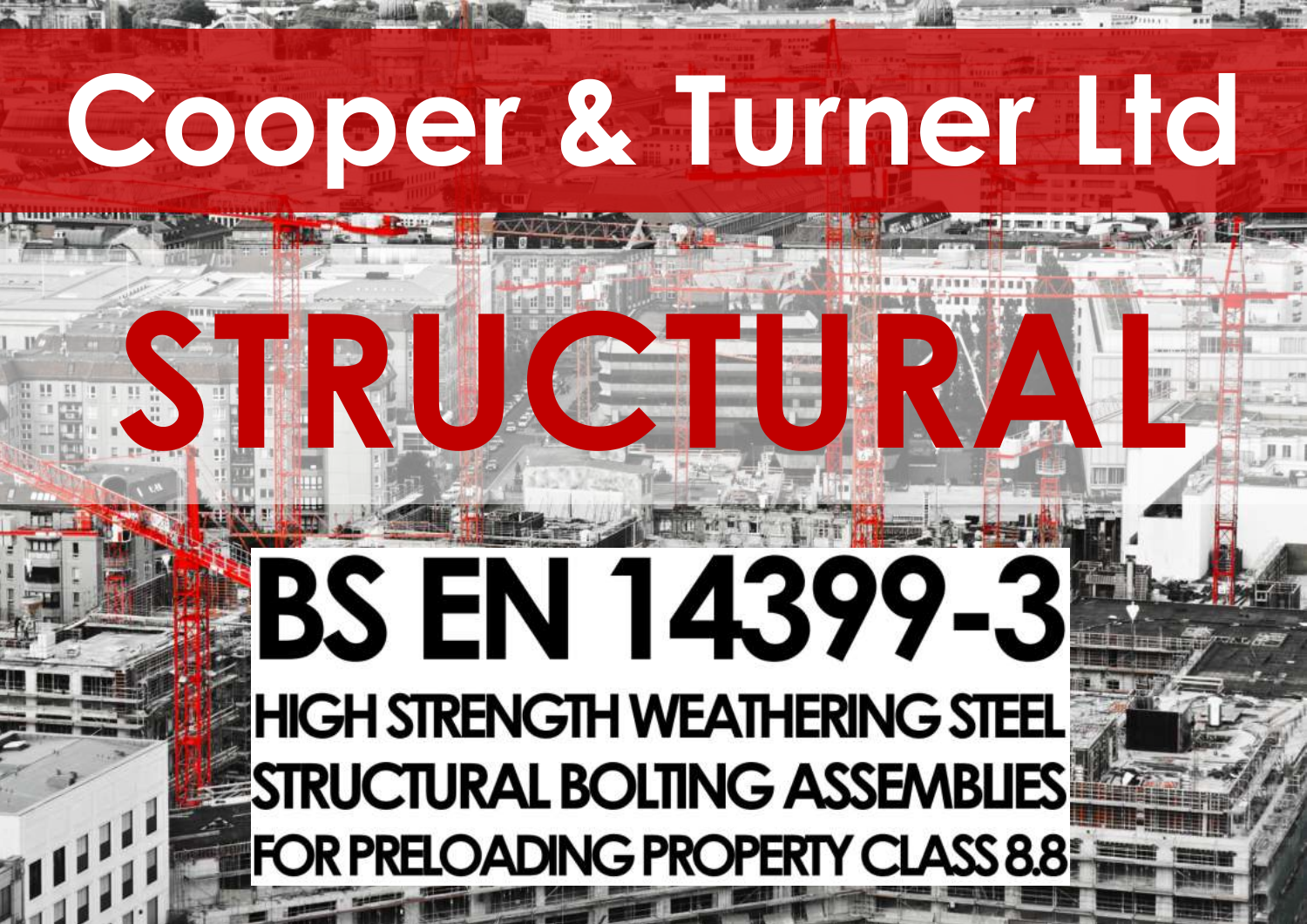

**BS EN 14399-3 High Strength Structural** 

**Bolting Assemblies for Preloading**

# **BOLT – PROPERTY CLASS 8.8 WEATHERING STEEL**

**Issue: 2 Date: 30/01/2015 Approved: M.R.Tiddy Page; 1 of 6**

#### **BS EN 14399-3 WEATHERING STEEL BOLT DIMENSIONS**

| Thread d                                                               |                      | M24   |  |
|------------------------------------------------------------------------|----------------------|-------|--|
| <b>P</b> pitch of thread                                               |                      | 3     |  |
|                                                                        | Bolt $\leq$ 125      | 54    |  |
| b                                                                      | Bolt > $125 \le 200$ | 60    |  |
|                                                                        | Bolt > 200           | 73    |  |
|                                                                        | maximum              | 0.8   |  |
| C                                                                      | minimum              | 0.4   |  |
| da                                                                     | maximum              | 28.4  |  |
| ds                                                                     | maximum              | 24.84 |  |
|                                                                        | minimum              | 23.16 |  |
| dw'                                                                    | minimum              | 38.0  |  |
| е                                                                      | minimum              | 45.20 |  |
| maximum<br>k                                                           |                      | 15.90 |  |
| minimum                                                                |                      | 14.10 |  |
| r                                                                      | minimum              | 1.5   |  |
| S                                                                      | maximum              | 41    |  |
|                                                                        | minimum              |       |  |
| The maximum value of dw shall not exceed the actual width across flats |                      |       |  |
| Dimensions are in millimetres                                          |                      |       |  |

| <b>CHARACTERISTIC</b>        |                   | <b>STANDARD</b>                                         |
|------------------------------|-------------------|---------------------------------------------------------|
| <b>General Requirements</b>  |                   | BS EN 14399-1                                           |
| Materials & Manufacture      |                   | ASTM A325M Type 3<br>BS EN ISO 898-1 Property Class 8.8 |
| Finish                       | Self Colour/Black | BS EN $14399-3 -$ as processed                          |
| <b>Mechanical Properties</b> |                   | BS EN 14399-3, BS EN ISO 898-1 8.8                      |
| Dimensions & Tolerances      |                   | BS EN 14399-3                                           |
| <b>Threads</b>               |                   | ISO 261, ISO 965-2 tolerance 6g                         |
| Product Marking              |                   | BS EN 14399-3 + 'W'                                     |
|                              |                   |                                                         |

#### **IMPORTANT NOTE**

**It is a requirement of BS EN 14399 that:**

- **The bolt, nut and washer assembly is supplied by one manufacturer who is responsible for the function of the assembly**
- **All the components are identified with the manufacturer's mark**

**Cooper & Turner BS EN 14399-3 weathering steel preload assemblies are supplied in accordance with** *k* **class K0. "CE" marking can only be supplied if the whole assembly (bolt, nut & washer) is purchased.**

#### **INSTALLATION OF WEATHERING STEEL STRUCTURAL BOLTING ASSEMBLIES**

**It is recommended that these weathering steel structural bolt, nut and washer assemblies are installed using the UK part turn method as detailed in the Manual of Contract Documents for Highway Works (MCHW), Volume 1 - Specification for Highway Works Series 1800 Structural Steelwork, Clause 1808.5.1 Tightening of preloaded bolts paragraphs 4 and 5.**

**Whilst the information is provided in good faith, no member of the Andaray group of companies shall be under any responsibility or liability in respect of errors or information that is found to be incorrect or for any reliance the user may place on it**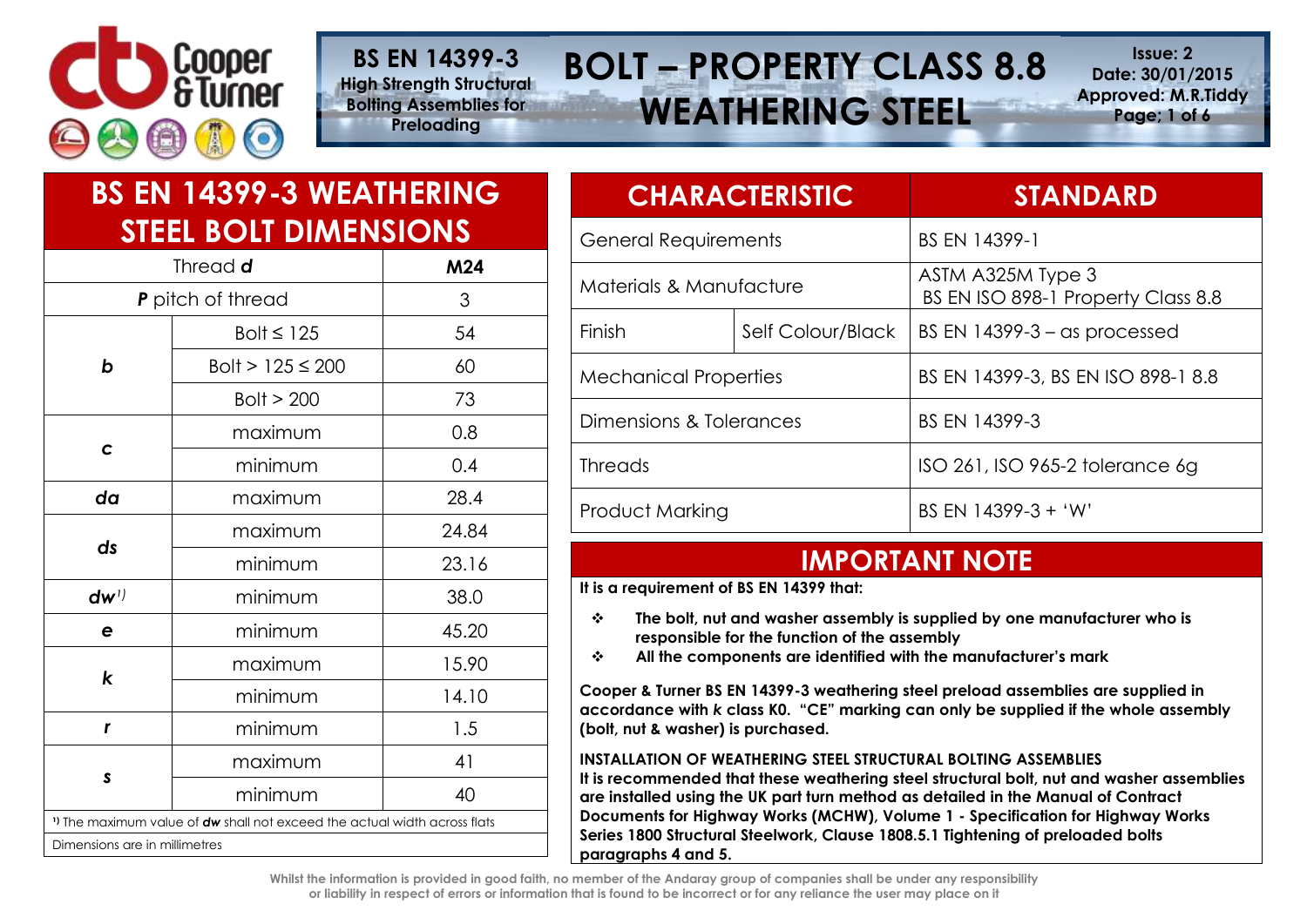



**This drawing shows part threaded bolts and represents all those that appear below the bold line in the Table on Page 3, however, some of the shorter bolts are fully threaded – See footnote** 1) **in the Table on Page 3**

#### **BS EN 14399-3 WEATHERING STEEL MECHANICAL PROPERTIES OF PROPERTY CLASS 8.8 BOLTS**

| <b>Bolt</b><br><b>Thread</b><br><b>Diameter</b> | <b>Stress</b><br>Area | Proof<br>Load<br>min. | <b>Ultimate</b><br>Load<br>min. | <b>Hardness Rockwell</b> | <b>HRC</b> |
|-------------------------------------------------|-----------------------|-----------------------|---------------------------------|--------------------------|------------|
|                                                 | mm <sup>2</sup>       | kN                    | kN                              | min.                     | max.       |
| M24                                             | 353                   | 212                   | 293                             | 23                       | 34         |

**Whilst the information is provided in good faith, no member of the Andaray group of companies shall be under any responsibility or liability in respect of errors or information that is found to be incorrect or for any reliance the user may place on it**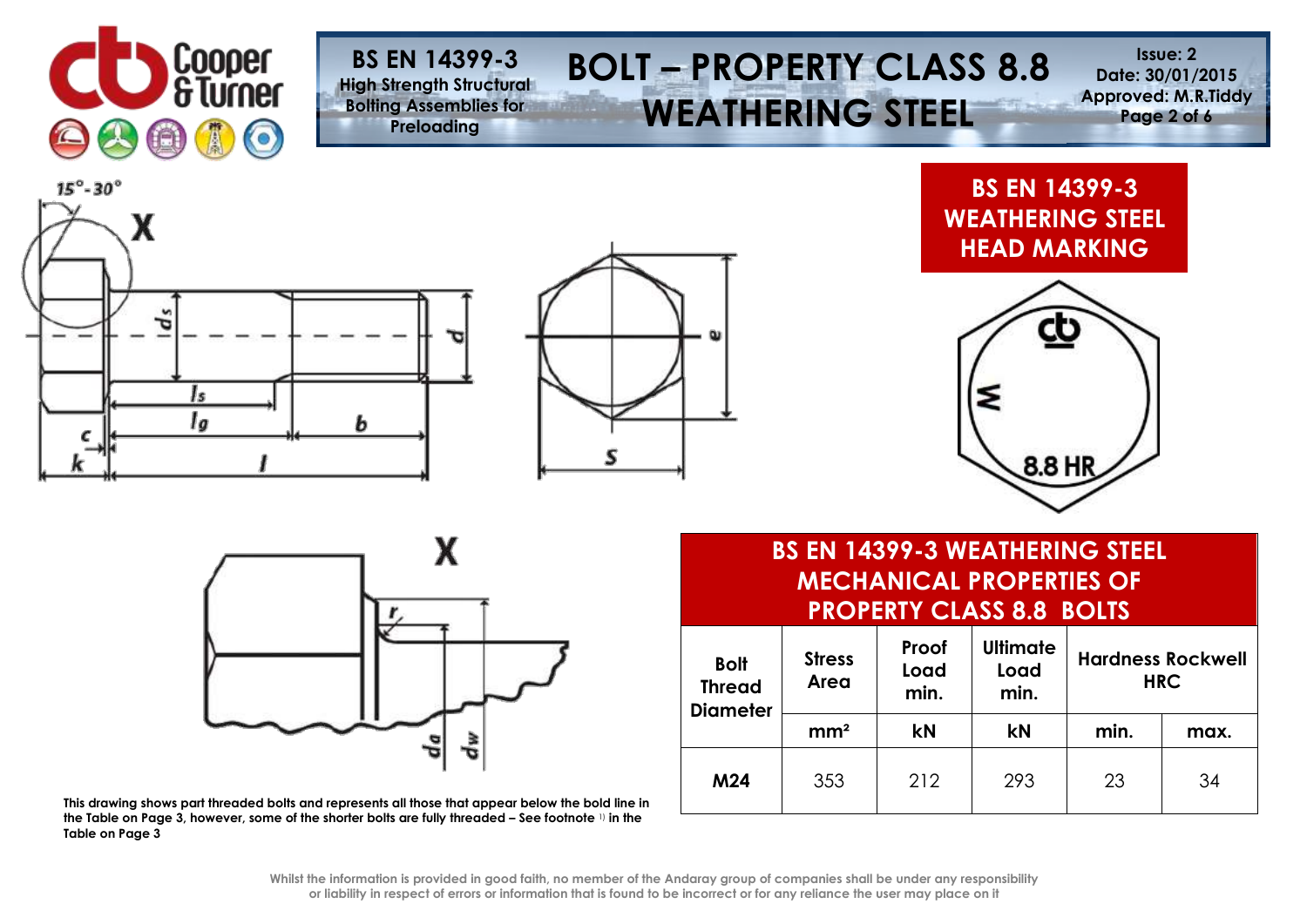

**BS EN 14399-3 High Strength Structural** 

**Bolting Assemblies for** 

**Preloading**

# **BOLT – PROPERTY CLASS 8.8 WEATHERING STEEL**

**Issue: 2 Date: 30/01/2015 Approved: M.R.Tiddy Page 3 of 6**

| <b>BS EN 14399-3 WEATHERING STEEL BOLT LENGTH AND TOLERANCES</b> |                 |                                                                                                                                                                                        |                       |                 |  |
|------------------------------------------------------------------|-----------------|----------------------------------------------------------------------------------------------------------------------------------------------------------------------------------------|-----------------------|-----------------|--|
|                                                                  | <b>Thread d</b> |                                                                                                                                                                                        | M24                   |                 |  |
|                                                                  |                 |                                                                                                                                                                                        | $\mathsf{ls}$<br>min. | lg<br>max.      |  |
| nom.                                                             | min.            | max.                                                                                                                                                                                   |                       |                 |  |
| 60                                                               | 58.5            | 61.5                                                                                                                                                                                   | FT <sup>1</sup>       | FT <sup>1</sup> |  |
| 70                                                               | 68.5            | 71.5                                                                                                                                                                                   | 12 <sup>1</sup>       | 17 <sup>1</sup> |  |
| 80                                                               | 78.5            | 81.5                                                                                                                                                                                   | 12 <sup>1</sup>       | 17 <sup>1</sup> |  |
| 90                                                               | 88.25           | 91.75                                                                                                                                                                                  | 21                    | 36              |  |
| 100                                                              | 98.25           | 101.75                                                                                                                                                                                 | 31                    | 46              |  |
| 110                                                              | 108.25          | 111.75                                                                                                                                                                                 | 41                    | 56              |  |
| 120                                                              | 118.25          | 121.75                                                                                                                                                                                 | 51                    | 66              |  |
| 130                                                              | 128             | 132                                                                                                                                                                                    | 55                    | 70              |  |
| 140                                                              | 138             | 142                                                                                                                                                                                    | 65                    | 80              |  |
| 150                                                              | 148             | 152                                                                                                                                                                                    | 75                    | 90              |  |
| 160                                                              | 156             | 164                                                                                                                                                                                    | 85                    | 100             |  |
| 170                                                              | 166             | 174                                                                                                                                                                                    | 95                    | 110             |  |
| 180                                                              | 176             | 184                                                                                                                                                                                    | 105                   | 120             |  |
| 190                                                              | 186             | 194                                                                                                                                                                                    | 115                   | 130             |  |
| 200                                                              | 196             | 204                                                                                                                                                                                    | 125                   | 140             |  |
| be manufactured fully threaded<br>Dimensions are in millimetres  |                 | 1) Bolts shown above the bold line have sufficient thread to meet the requirements of EN 1090-2. FT indicates fully threaded and in the near future all bolts above the bold line will |                       |                 |  |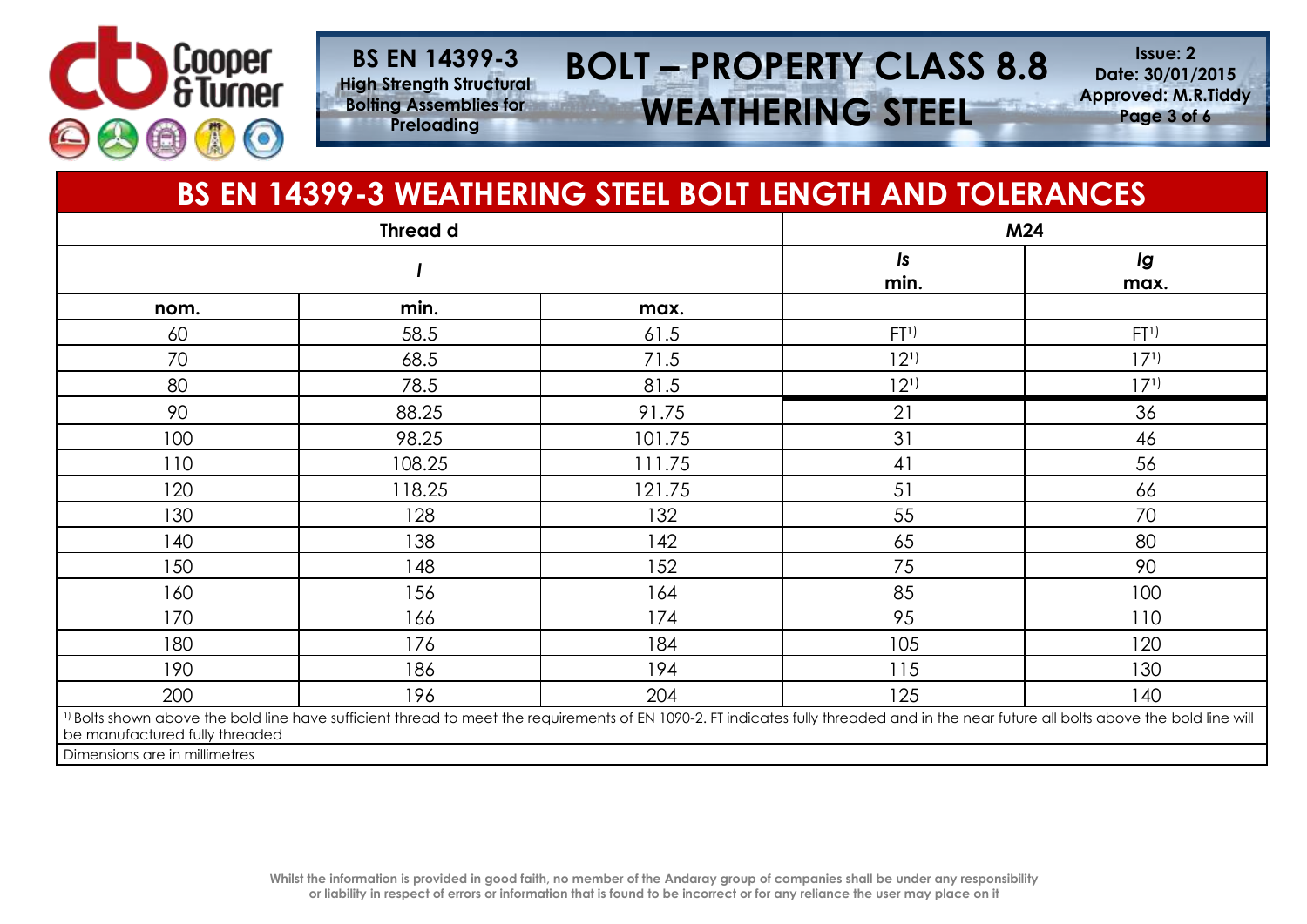

**BS EN 14399-3 High Strength Structural Bolting Assemblies for** 

**Preloading**

# **NUT – PROPERTY CLASS 10 WEATHERING STEEL**

**Issue: 2 Date: 30/01/2015 Approved: M.R.Tiddy Page 4 of 6**

#### **BS EN 14399-3 WEATHERING STEEL NUT DIMENSIONS**

| Thread <b>d</b>                                                                          |         | M24   |  |
|------------------------------------------------------------------------------------------|---------|-------|--|
| <b>P</b> pitch of thread                                                                 |         | 3     |  |
|                                                                                          | maximum |       |  |
| C                                                                                        | minimum | 0.4   |  |
| dw'                                                                                      | minimum | 38.0  |  |
| е                                                                                        | minimum | 45.20 |  |
|                                                                                          | maximum | 21.5  |  |
| m                                                                                        | minimum | 20.2  |  |
| maximum                                                                                  |         | 41    |  |
| S                                                                                        | minimum | 40    |  |
| <sup>1</sup> ) The maximum value of dw shall not exceed the actual width across<br>flats |         |       |  |
| Dimensions are in millimetres                                                            |         |       |  |

| <b>CHARACTERISTIC</b>        |                   | <b>STANDARD</b>                                                                   |  |
|------------------------------|-------------------|-----------------------------------------------------------------------------------|--|
| <b>General Requirements</b>  |                   | BS EN 14399-1                                                                     |  |
| Materials & Manufacture      |                   | ASTM A563M Class 10S3 (Chemical Composition)<br>BS EN ISO 898-2 Property Class 10 |  |
| Finish                       | Self Colour/Black | BS EN $14399-3 -$ as processed                                                    |  |
| <b>Mechanical Properties</b> |                   | BS EN 14399-3,<br><b>BS EN ISO 898-2 Class 10</b>                                 |  |
| Dimensions & Tolerances      |                   | BS EN 14399-3                                                                     |  |
| <b>Threads</b>               |                   | ISO 261, ISO 965-2 tolerance 6H                                                   |  |
| Product Marking              |                   | BS EN 14399-3 +'W'                                                                |  |



**Whilst the information is provided in good faith, no member of the Andaray group of companies shall be under any responsibility or liability in respect of errors or information that is found to be incorrect or for any reliance the user may place on it**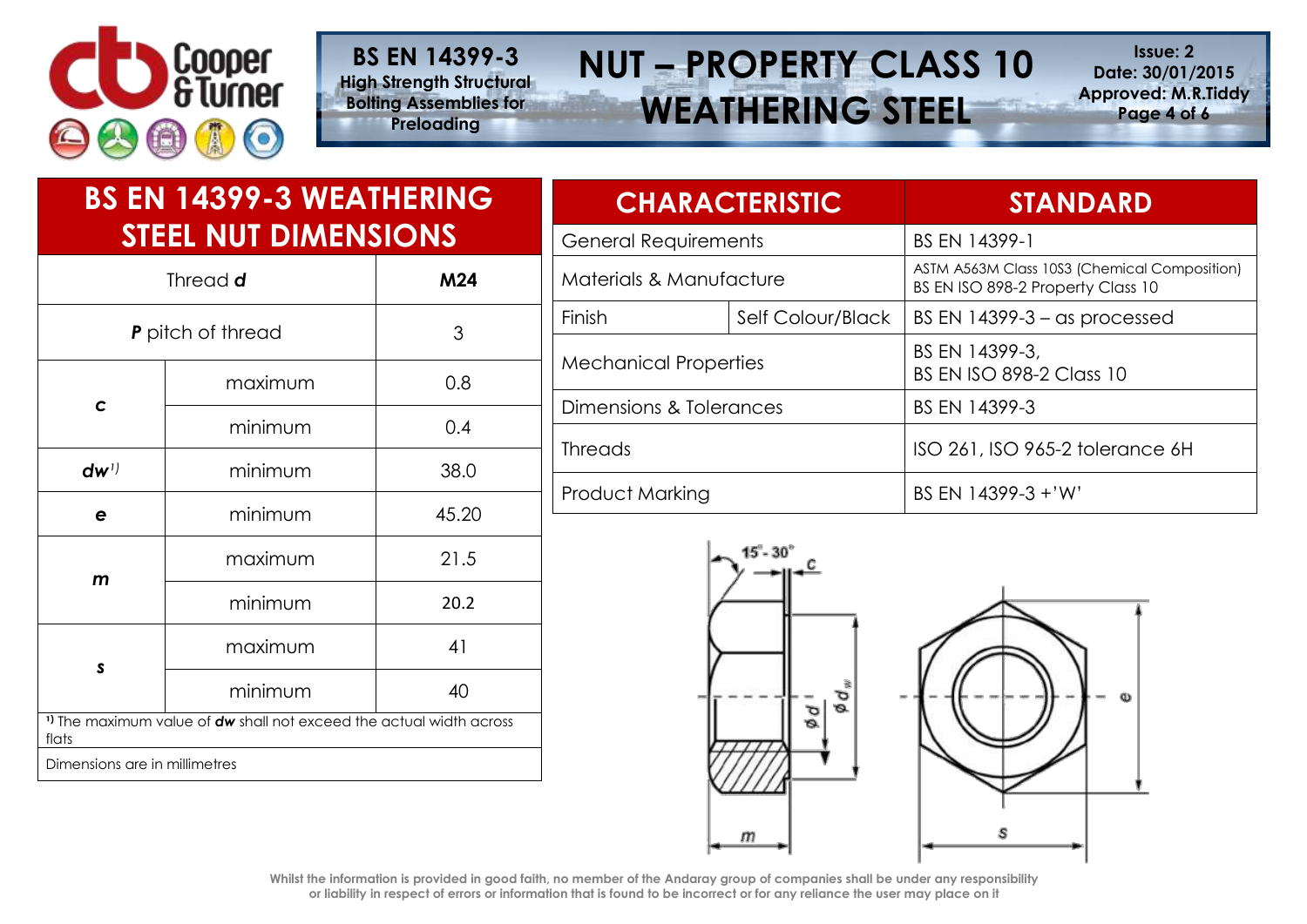

**BS EN 14399-3 High Strength Structural** 

**Bolting Assemblies for Preloading**

# **NUT – PROPERTY CLASS 10 WEATHERING STEEL**

**Issue: 2 Date: 30/01/2015 Approved: M.R.Tiddy Page 5 of 6**

| <b>BS EN 14399-3 WEATHERING STEEL PROOF LOADS VALUES OF</b><br><b>PROPERTY CLASS 10 NUTS</b> |                                                              |                      |  |
|----------------------------------------------------------------------------------------------|--------------------------------------------------------------|----------------------|--|
| <b>Nut Thread Diameter</b>                                                                   | <b>Stress Area Test Mandrel</b><br><b>Tolerance Class 6H</b> |                      |  |
|                                                                                              | mm <sup>2</sup>                                              | <b>Proof Load kN</b> |  |
| M24                                                                                          | 353                                                          | 409.5                |  |

#### **BS EN 14399-3 WEATHERING STEEL NUT MARKING**